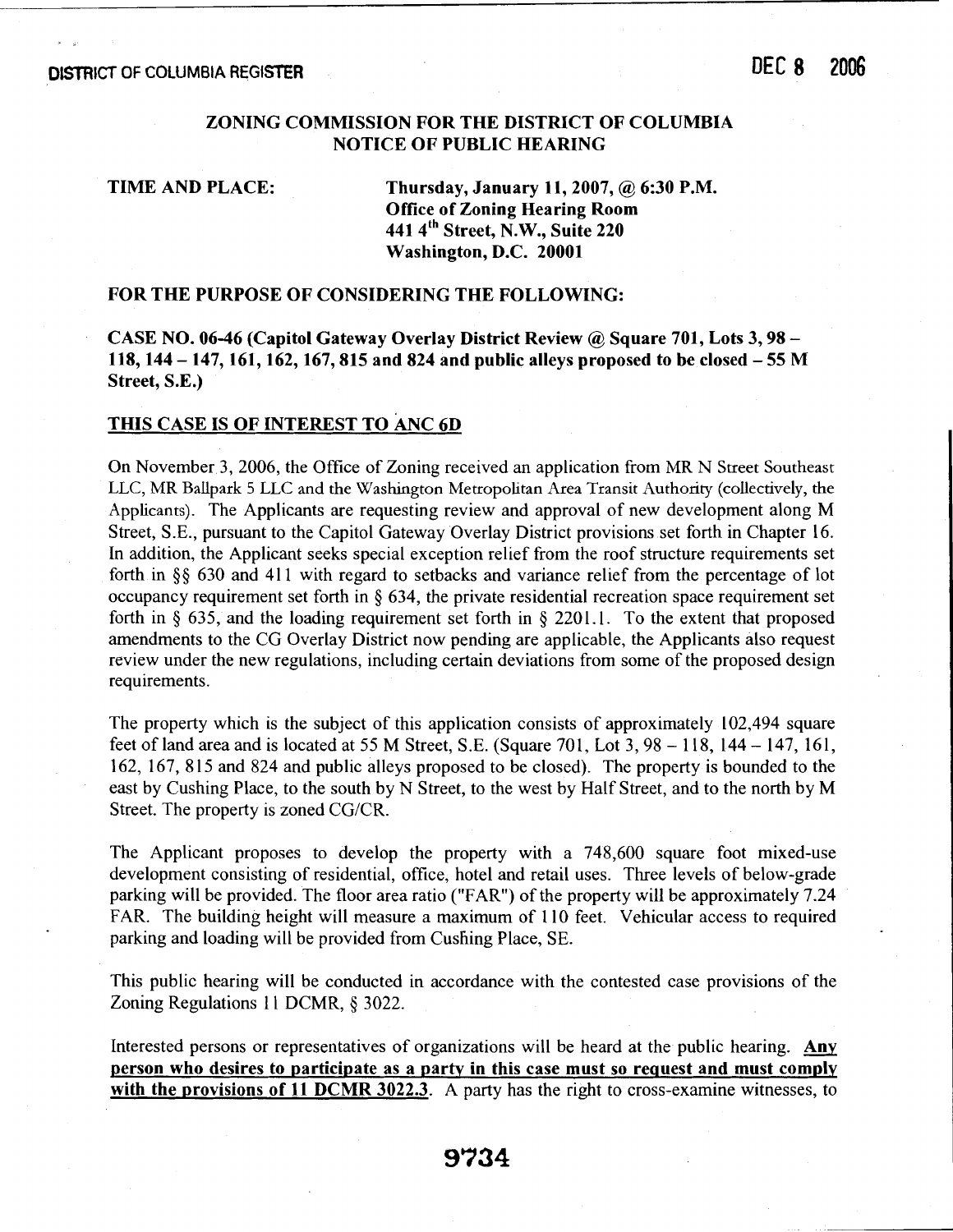**Z.C. PUBLIC HEARING NOTICE Z.C. CASE NO. 06-46 PAGE NO. 2** 

submit proposed findings of fact and conclusions of law, to receive a copy of the written decision of the Zoning Commission, and to exercise the other rights of parties as specified in the Rules. Except for the applicant and the ANC, to participate as a party in a proceeding before the Commission, **any affected person shall file with the Commission, not less than fourteen (14) days prior to the date set for the hearing, a written statement containing the following information:** 

- (a) The person's name and address;
- (b) A request to appear and participate as a party;
- (c) Whether the person will appear as a proponent or opponent of the application;
- (d) Whether the person will appear through legal counsel, and if so, the name and address of legal counsel;
- (e) A list of witnesses who will testify on the person's behalf; and
- **(f)** A written statement setting forth why the person should be granted party status, including reference to the following:
	- **(1)** The property owned or occupied by such person, or in which the person has an interest, that will be affected by the action requested of the Commission;
	- (2) The legal interest such person has in such property, such as owner, tenant, trustee, or mortgagee;
	- (3) The distance between the person's property and the property that is the subject of the application before the Commission;
	- (4) The environmental, economic, social, or other impacts likely to affect the person and/or the person's property if the action requested of the Commission is approved or denied;
	- **(5)** An explanation of how the person's interest as identified in response to paragraph (4) would likely be more significantly, distinctively, or uniquely affected in character or kind by the proposed zoning action that those of other persons in the general public.

The Commission shall determine who will be recognized as a party. In so determining, the Commission shall consider whether the provisions of *5* 3022.3 have been complied with and whether the specific information presented qualifies the person as a party. The Commission

## 9735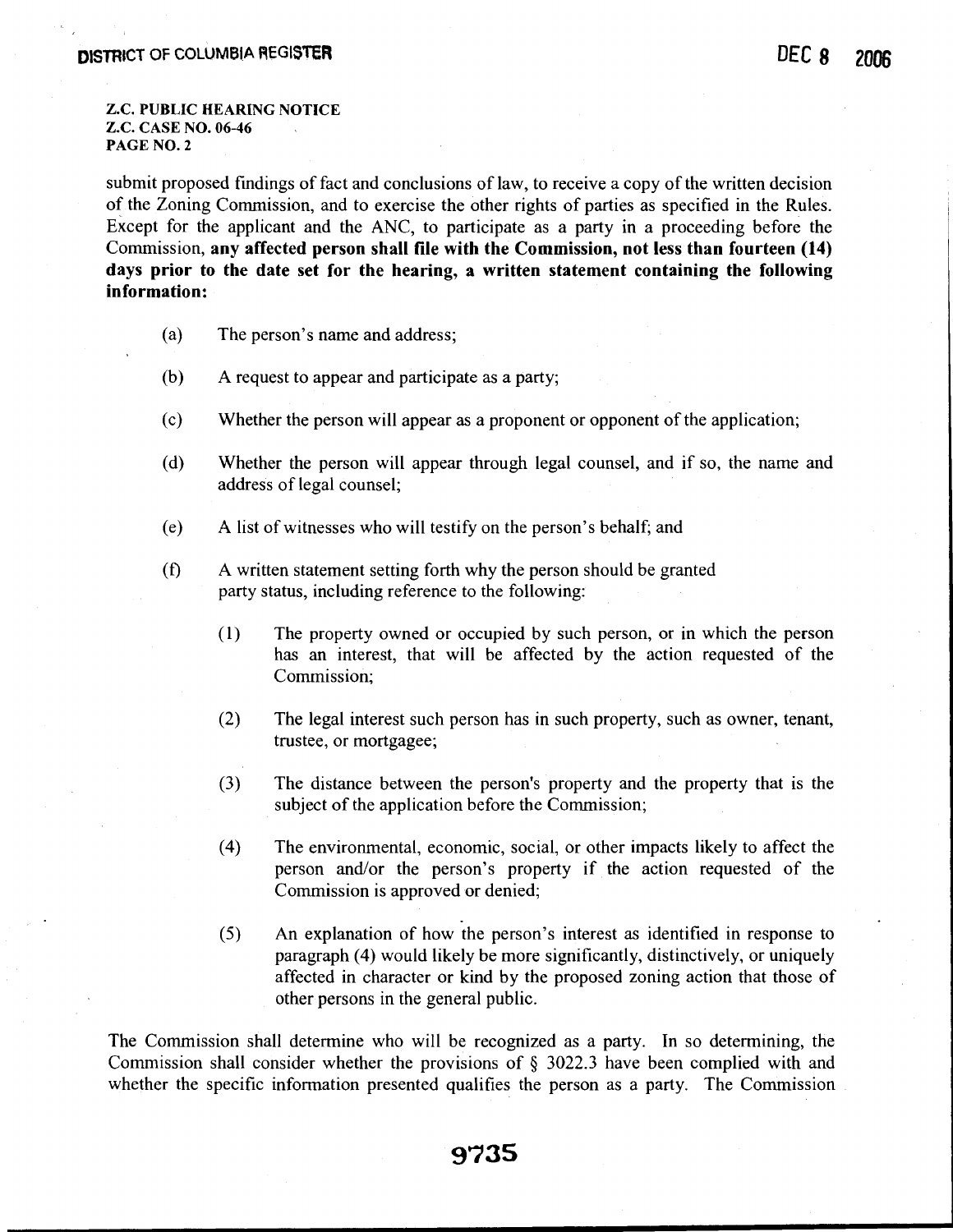#### **Z.C. PUBLIC HEARING NOTICE Z.C. CASE NO. 06-46 PAGE NO. 3**

shall grant party status only if the person requesting party status has clearly demonstrated that the person's interests would likely be more significantly, distinctly, or uniquely affected by the proposed zoning action than other persons in the general public.

Any person wishing to be considered a party should clearly state the request, and should also provide a daytime telephone number should it be necessary for the Office of Zoning to obtain additional information or clarification prior to the hearing. Written statements, in lieu of personal appearances or oral presentations, may be submitted for inclusions in the record.

The Zoning Commission hereby gives notice of the following procedures applicable to this case. Any person requesting to appear as a party to this application shall submit the following additional information:

- 1. A summary of the testimony of each witness.
- 2. An indication of which witnesses will be offered as expert witnesses, the areas of expertise in which any experts will be offered, and the resumes of qualifications of the proposed experts.
- **3.** The total amount of time being requested to present the case.

**If an affected Advisory Neighborhood Commission (ANC), pursuant to 11 DCMR 3012.5, intends to participate at the hearing, the ANC shall also submit the information cited above relating to the hearing procedures. The written report of the ANC shall be filed no later than seven (7) days before the date of the hearing.** 

The Zoning Commission gives further notice that it intends to establish time limits for oral presentations of both parties and persons. Accordingly, the following time limits shall apply:

| Ι. | Applicant            | 60 minutes |
|----|----------------------|------------|
| 2. | <b>Other Parties</b> | 15 minutes |
| 3. | Organizations        | 5 minutes  |
| 4  | Individuals          | 3 minutes  |

The Commission intends to adhere to the time limits as strictly as possible, in order to hear the case in a reasonable period of time. The Commission reserves the right to change the time limits for presentations if necessary and notes that no time shall be ceded. The Commission also requests that all witnesses prepare their testimony in writing, submit the written testimony prior to giving statements, and limit oral presentations to summaries of the most important points.

Information should be forwarded to the Director, Office of Zoning, Suite 200, 441 4<sup>th</sup> Street, N.W., Washington, D.C. 20001. Please include the number of this particular case and your